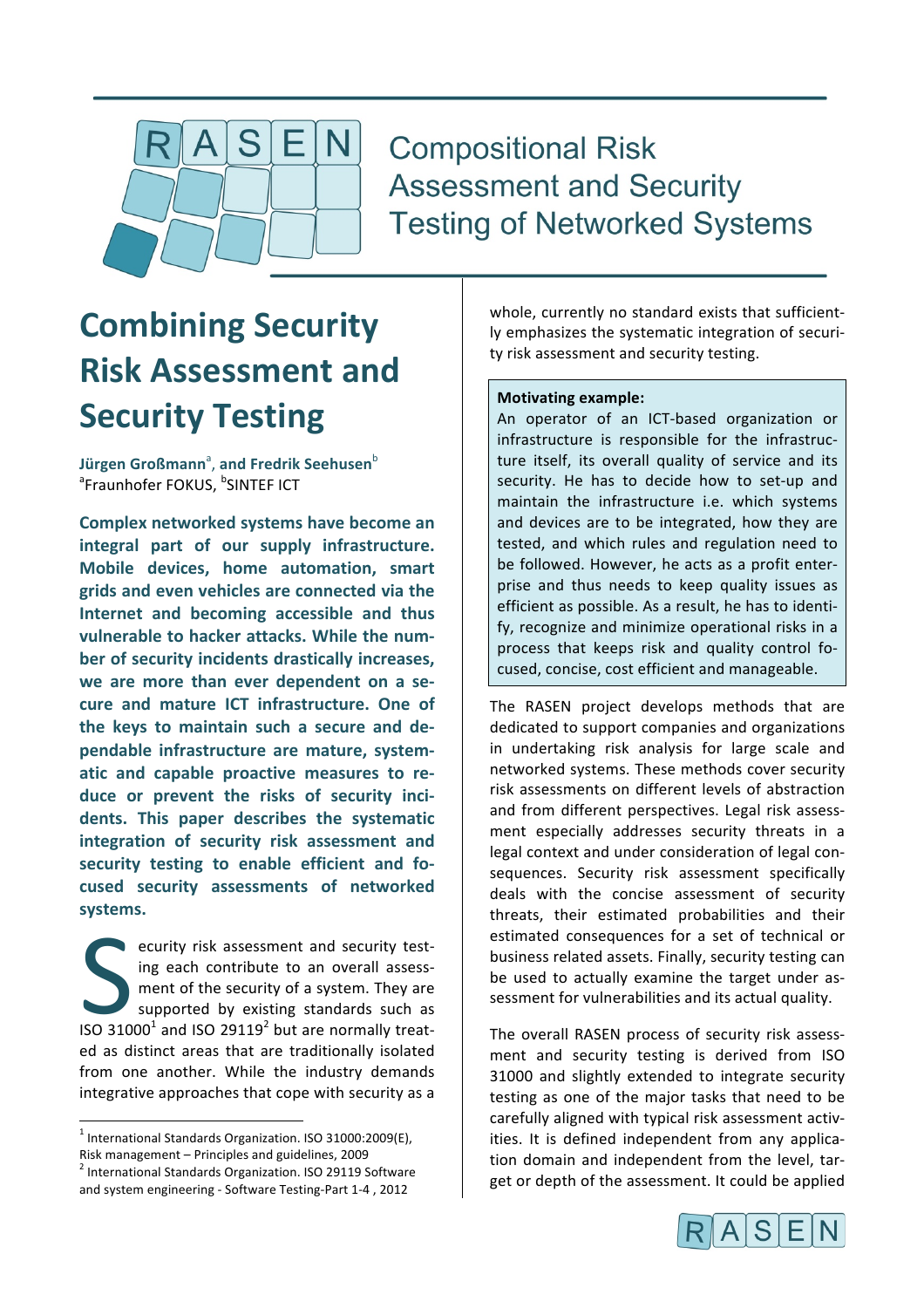for legal risk as well as for any kind of technical assessment.



**Figure 1 - Overall risk, compliance and quality assessment process**

Figure 1 shows the main activities of a combined risk assessment and security testing process. It starts with a preparatory phase called *Establishing the context* and shows additional support activities like *Communication & consult* and *Monitoring and review* that are meant to set up the management perspective, thus to continuously control, react, and improve all relevant information and results of the process. The main part consists of typical security risk assessment activities that are defined in ISO 31000 and typical security testing activities that follow testing standards like ISO 29119.

Integrating and interweaving the risk and security testing activities allow for a more precise, focused and dynamic assessment of systems. In principal there are two ways that security testing and security risk assessment can be combined. Either the testing process is integrated into risk assessment process or the risk assessment is integrated into the testing process.

1. A risk-based process to security testing will start like a typical testing process and uses risk assessment results to guide and focus the testing. Such a process involves identifying the areas of risk within the target's business processes and building and prioritizing the testing program around these risks. In this setting risks help focusing the testing resources on the areas that are most likely to cause concern or supporting the selection of test techniques dedicated to already identified threat scenarios. 

2. A test-based process to security risk assessment starts like a typical risk assessment process and uses testing results to guide and improve the risk assessment. Security testing is used to provide feedback on actually existing vulnerabilities that have not been covered during risk assessment or allows to adjust risk values on basis of tangible measurements like test results. Security testing provides a concise feedback whether the properties of the target under assessment have been really met by the risk analysis.

The following two sections provide a detailed description of both of the processes.

# **Test-based risk assessment**

The main purpose of integrating the testing process into the risk assessment process is to use testing to enhance some of the activities of the risk assessment process. This is achieved by ensuring that test results are used as explicit input to the risk assessment. 



**Figure 2 – Generic process for test-based risk assessment** 

Figure 2 shows how the unified RASEN process (shown in Figure 1) is refined into a process for test-based risk assessment. Here the risk assessment activity has been decomposed into the three activities identify risks, estimate risks and evaluate risks. These three activities, together with the "establishing the context" and "treatment" activities form the core of the ISO 31000 risk management process. As indicated in Figure 2, there are in par-

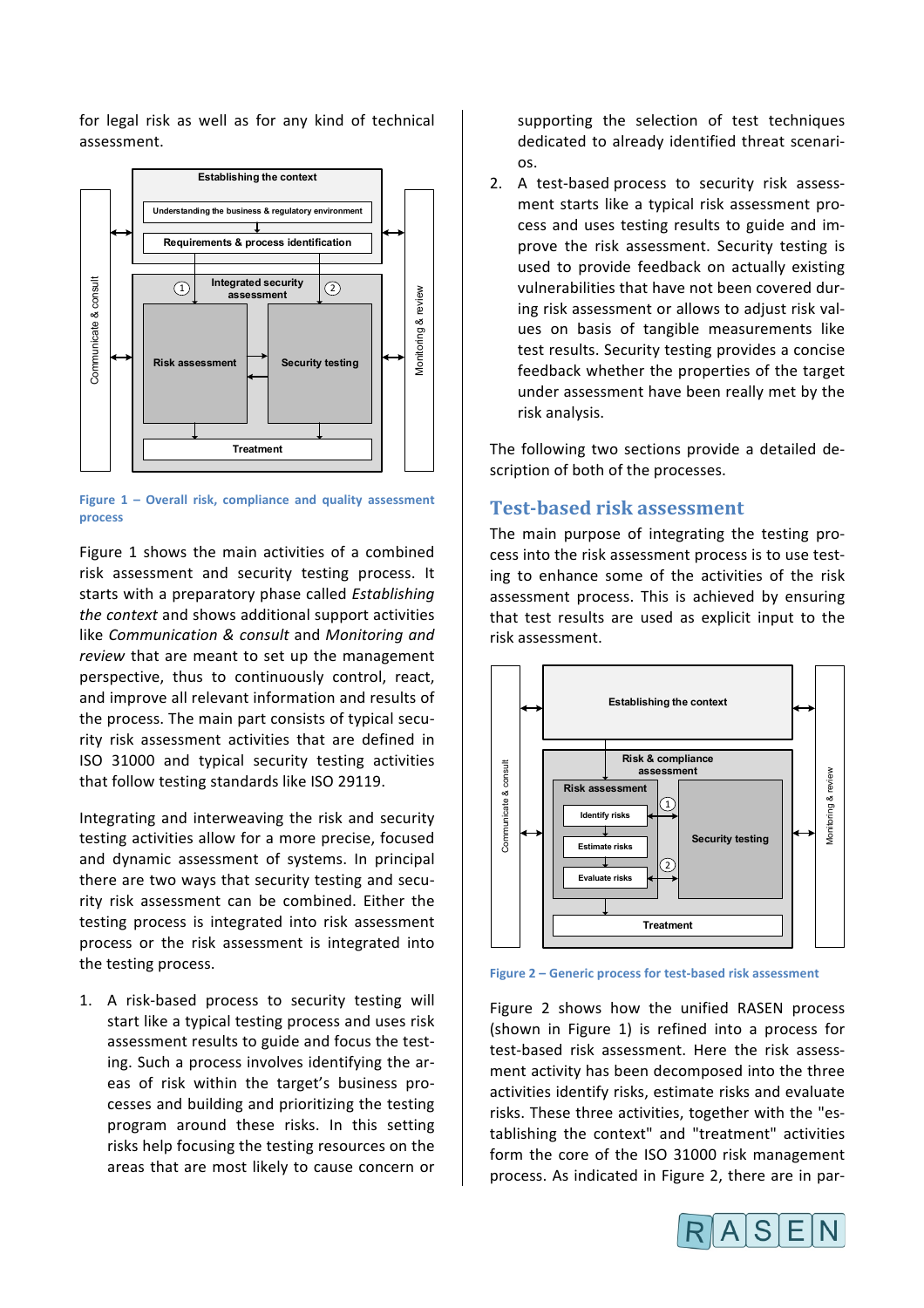ticular two places where testing can in principle enhance the risk assessment process.

- 1. **Test-based risk identification:** In a risk assessment process, the risk identification activity is performed with respect to a target of analysis which is described and documented in the "establish context step". In a test-based risk assessment setting however, the risk identification is not only based on the documentation of the target of analysis, but also on relevant test results of target of analysis. Particularly relevant in this setting is testing using automated testing tools such as vulnerability scanners or network discovery tools.
- 2. **Test-based risk evaluation:** The risk assessment activity that can be enhanced by the testing process (denoted 2 in Figure 2) is risk evaluation. At this point in the process, risks have already been identified and estimated, and the main reason for doing testing here is to gain increased confidence in the correctness of the risk model. In particular, the likelihood estimates of the risk model might have a low confidence if they e.g. depend on vulnerabilities whose presence in the target of analysis is unknown. By doing testing in this setting, we may investigate whether such vulnerabilities really are present in the target of analysis, and then use the test results to update the confidence level of the risk model.

#### **Risk-based security testing**

Risk-based security testing methods help to optimize the overall security testing process. The result of the risk assessment, i.e. the identified vulnerabilities, threat scenarios and unwanted incidents, are used to guide the test identification and may complement requirements engineering results with systematic information concerning the threats and vulnerabilities of a system. A comprehensive risk assessment additionally introduces the notion of probabilities and consequences related to threat scenarios. These risk values can be used to weight threat scenarios and thus help identifying which threat scenarios are more relevant and thus identifying the ones that need to be treated and tested more carefully. Furthermore, risk-based testing methods can help to optimize the risk assessment itself.



**Figure 3 - Generic process for risk-based security testing** 

Figure 3 shows the instantiation of the overall risk and compliance assessment process to serve riskbased security testing. It consists of the classical phases of a testing process like it is specified in ISO 29119 and adds up to four additional activities, namely risk-based security test planning & management, risk-based security test design, riskbased security test selection, and security risk control. The activities are described in detail below.

- 1. **Risk-based security test planning:** Risk assessment is used to roughly identify high-risk areas or features of the system under test (SUT) and thus determine and optimize the respective test effort that is needed to verify the related security functionality or to address the related vulnerabilities. Moreover, a first assessment of the identified vulnerabilities and threat scenarios my help to select test strategies and techniques that are dedicated to deal with the most critical risks.
- 2. Risk-based security test design and imple**mentation**: During the test design and implementation phase, test cases are derived, implemented and assembled to test procedures. Security-risk assessment results contain qualitative information on expected threats and vulnerabilities for a certain kind of application. This kind of information can be used to systematically determine what and how to test. It can be used to identify test condition (testable aspects of a system) as well as test purposes or high-level test scenario that are dedicated to simulate potential threats and potential vul-